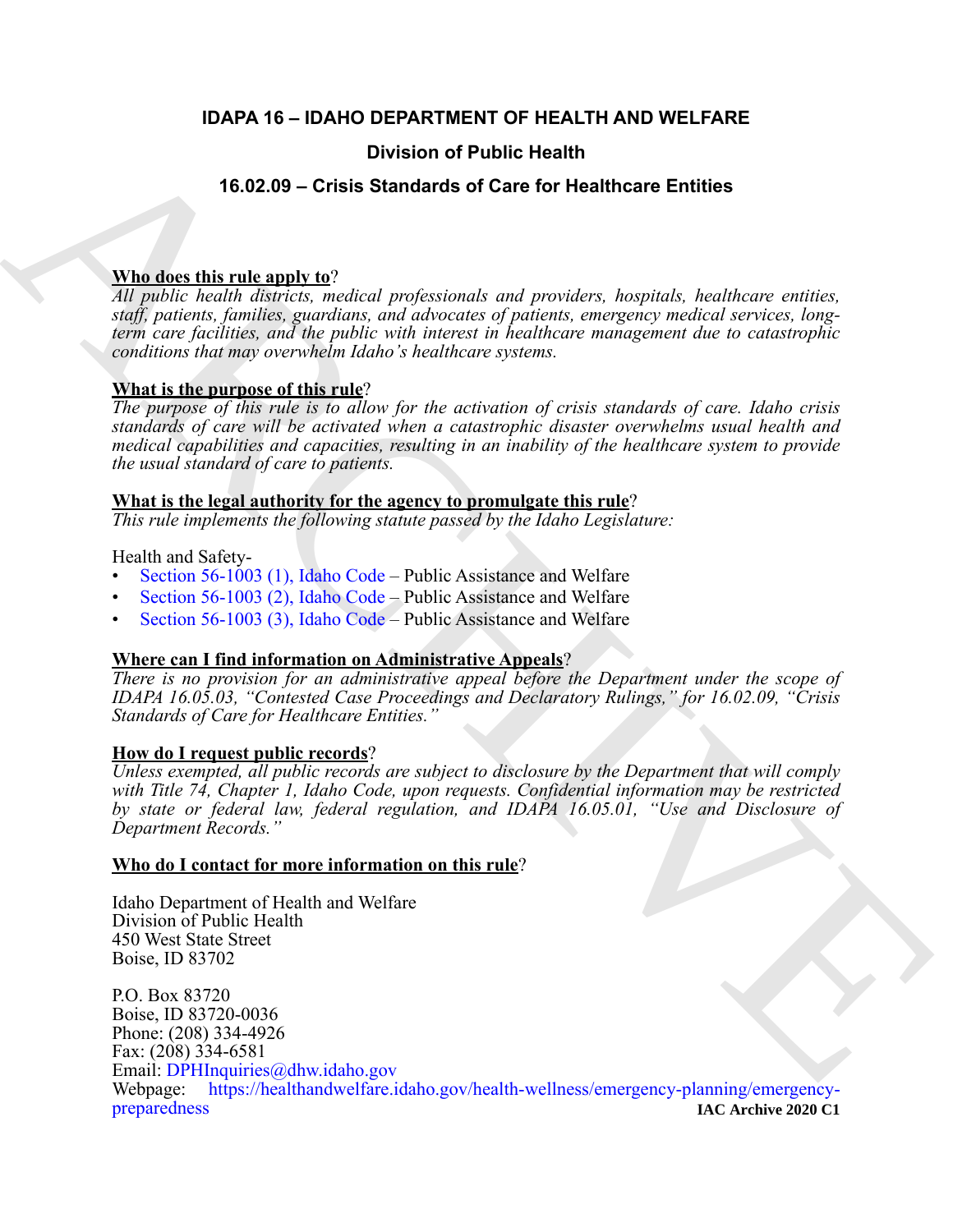# **Table of Contents**

# 16.02.09 - Crisis Standards of Care for Healthcare Entities

| 000. Legal Authority. |  |
|-----------------------|--|
|                       |  |
|                       |  |
|                       |  |
|                       |  |
|                       |  |
|                       |  |
|                       |  |
|                       |  |
|                       |  |
|                       |  |
|                       |  |
|                       |  |
|                       |  |
|                       |  |
|                       |  |
|                       |  |
|                       |  |
|                       |  |
|                       |  |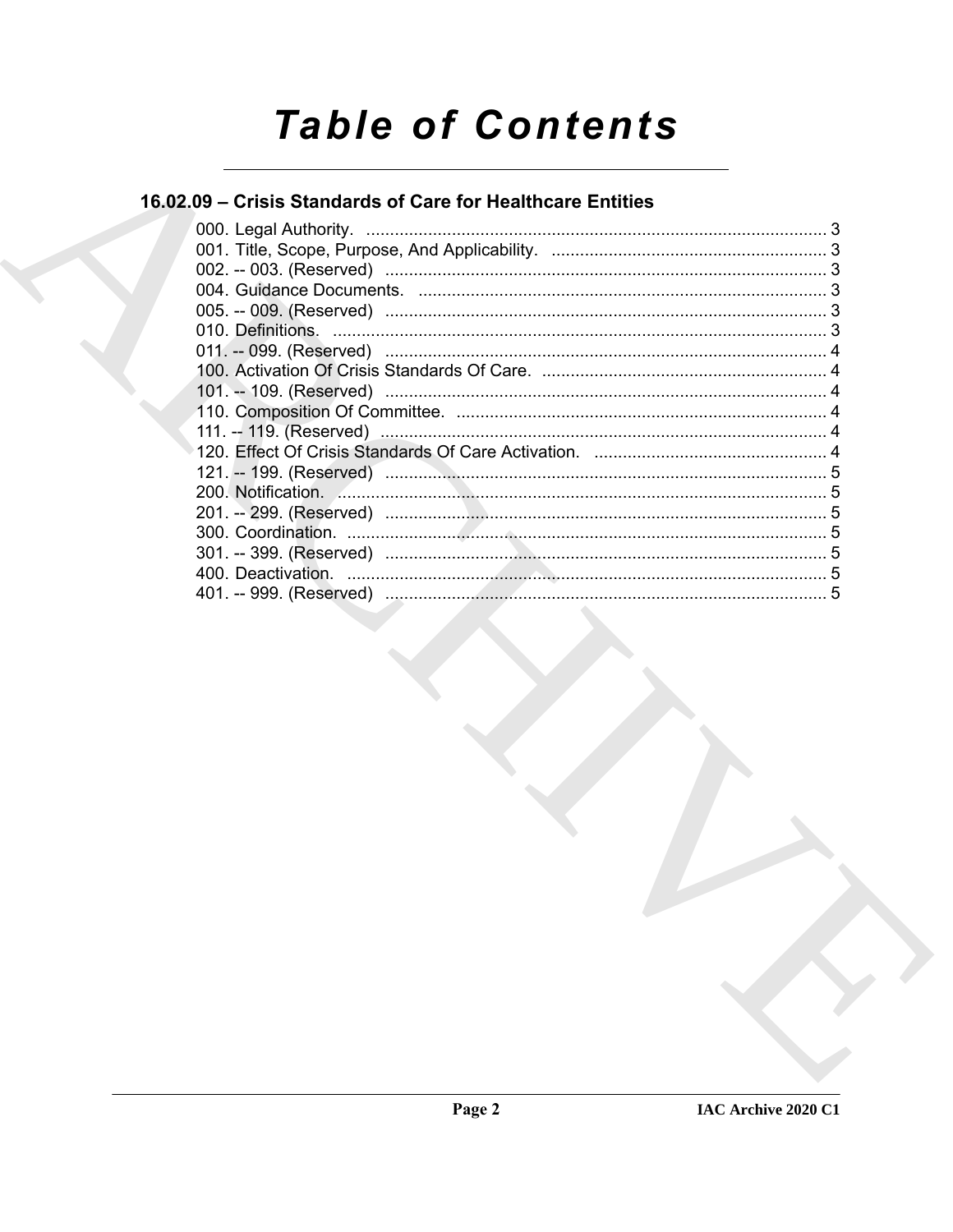#### **16.02.09 – CRISIS STANDARDS OF CARE FOR HEALTHCARE ENTITIES**

#### <span id="page-2-17"></span><span id="page-2-1"></span><span id="page-2-0"></span>**000. LEGAL AUTHORITY.**

#### <span id="page-2-18"></span><span id="page-2-2"></span>**001. TITLE, SCOPE, PURPOSE, AND APPLICABILITY.**

#### <span id="page-2-3"></span>**002. -- 003. (RESERVED)**

#### <span id="page-2-16"></span><span id="page-2-15"></span><span id="page-2-14"></span><span id="page-2-13"></span><span id="page-2-12"></span><span id="page-2-4"></span>**004. GUIDANCE DOCUMENTS.**

| 000.          | LEGAL AUTHORITY.<br>The Idaho Legislature has granted to the Director the authority to formulate and recommend to the Idaho Board of<br>Health and Welfare rules and standards as may be necessary to address public health issues under Section 56-1003(2),<br>Idaho Code. Rulemaking functions relating to public health are vested by the Idaho Legislature in the Idaho Board of<br>Health and Welfare under Section 56-1003(1), Idaho Code. Under Section 56-1003(3), Idaho Code, and the rules and<br>laws of public health, the Director possesses the authority and may exercise the general supervision of the promotion<br>and protection of the health of Idahoans.<br>$(12-11-20)T$ |               |  |  |
|---------------|-------------------------------------------------------------------------------------------------------------------------------------------------------------------------------------------------------------------------------------------------------------------------------------------------------------------------------------------------------------------------------------------------------------------------------------------------------------------------------------------------------------------------------------------------------------------------------------------------------------------------------------------------------------------------------------------------|---------------|--|--|
| 001.          | TITLE, SCOPE, PURPOSE, AND APPLICABILITY.                                                                                                                                                                                                                                                                                                                                                                                                                                                                                                                                                                                                                                                       |               |  |  |
| 01.           | Title. These rules are titled IDAPA 16.02.09, "Crisis Standards of Care for Healthcare Entities."                                                                                                                                                                                                                                                                                                                                                                                                                                                                                                                                                                                               | $(12-11-20)T$ |  |  |
| 02.           | Scope. These rules contain the standards and processes for the activation and deactivation of crisis<br>standards of care for healthcare entities. Nothing in these rules prevents a healthcare entity from implementing their<br>own resource allocation protocols or utilizing the crisis standards of care guidance documents if emergent<br>circumstances require that the healthcare entity allocate scarce resources and these rules have not been activated.                                                                                                                                                                                                                             | $(12-11-20)T$ |  |  |
| 03.           | Purpose. Crisis standards of care will be activated when a catastrophic disaster overwhelms usual<br>health and medical capabilities and capacities, resulting in an inability of healthcare entities to provide the usual<br>standard of care to patients. The activation of this plan triggers notification to healthcare entities and the seven (7)<br>public health districts that crisis standards of care has been activated.                                                                                                                                                                                                                                                             | $(12-11-20)T$ |  |  |
| 04.           | Applicability. This chapter of rules may be applied generally throughout the state or may be<br>limited as to times, places, circumstances, or conditions to permit variation under Section 56-1003(2), Idaho Code.                                                                                                                                                                                                                                                                                                                                                                                                                                                                             | $(12-11-20)T$ |  |  |
| $002. - 003.$ | (RESERVED)                                                                                                                                                                                                                                                                                                                                                                                                                                                                                                                                                                                                                                                                                      |               |  |  |
| 004.          | <b>GUIDANCE DOCUMENTS.</b><br>The following resources are available to facilitate the implementation of crisis standards of care and are available at<br>https://healthandwelfare.idaho.gov/health-wellness/emergency-planning/emergency-preparedness. These guidance<br>documents may be revised upon recommendation by SIDMAC, to the Director and approval of the Board.                                                                                                                                                                                                                                                                                                                     | $(12-11-20)T$ |  |  |
| 01.           | Any Available Checklists.                                                                                                                                                                                                                                                                                                                                                                                                                                                                                                                                                                                                                                                                       | $(12-11-20)T$ |  |  |
| 02.           | <b>Crisis Standards of Care Guidelines.</b>                                                                                                                                                                                                                                                                                                                                                                                                                                                                                                                                                                                                                                                     | $(12-11-20)T$ |  |  |
| 03.           | <b>Idaho Crisis Standards of Care.</b>                                                                                                                                                                                                                                                                                                                                                                                                                                                                                                                                                                                                                                                          | $(12-11-20)T$ |  |  |
| 04.           | Patient Care: Strategies for Scare Resource Situations.                                                                                                                                                                                                                                                                                                                                                                                                                                                                                                                                                                                                                                         | $(12-11-20)T$ |  |  |
| $005. - 009.$ | (RESERVED)                                                                                                                                                                                                                                                                                                                                                                                                                                                                                                                                                                                                                                                                                      |               |  |  |
| 010.          | DEFINITIONS.<br>For the purposes of this chapter of rules, the following terms apply:                                                                                                                                                                                                                                                                                                                                                                                                                                                                                                                                                                                                           | $(12-11-20)T$ |  |  |
| 01.           | Board. The Idaho Board of Health and Welfare as described in Section 56-1005, Idaho Code.                                                                                                                                                                                                                                                                                                                                                                                                                                                                                                                                                                                                       | $(12-11-20)T$ |  |  |
| 02.           | Catastrophic Disaster. A pervasive (e.g., pandemic, influenza), catastrophic (e.g., earthquake,<br>hurricane), or extraordinary event or circumstance that seriously disrupts the functioning of the state and causes<br>human, material, economic, or environmental losses that exceed the state's ability to cope using its own resources.                                                                                                                                                                                                                                                                                                                                                    | $(12-11-20)T$ |  |  |
| 03.           | <b>Committee.</b> Crisis Standards of Care Activation Advisory Committee.                                                                                                                                                                                                                                                                                                                                                                                                                                                                                                                                                                                                                       | $(12-11-20)T$ |  |  |
| 04.           | Crisis Standards of Care. A substantial change in the usual health care operations and the level of                                                                                                                                                                                                                                                                                                                                                                                                                                                                                                                                                                                             |               |  |  |

- <span id="page-2-10"></span><span id="page-2-9"></span><span id="page-2-8"></span><span id="page-2-7"></span><span id="page-2-6"></span><span id="page-2-5"></span>**03.** Committee. Crisis Standards of Care Activation Advisory Committee.  $(12{\text -}11{\text -}20)\text{T}$
- <span id="page-2-11"></span>**04. Crisis Standards of Care**. A substantial change in the usual health care operations and the level of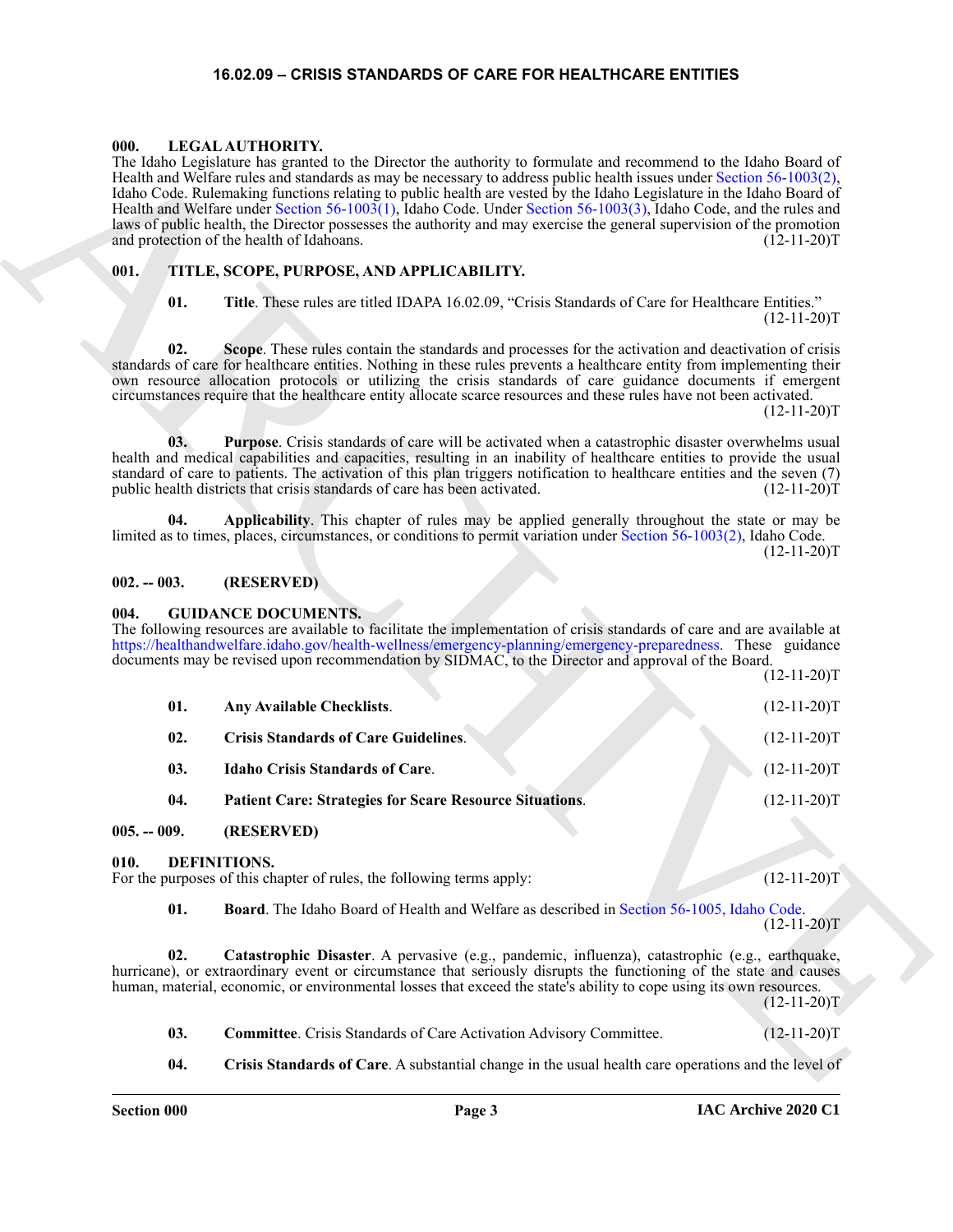#### *IDAHO ADMINISTRATIVE CODE IDAPA 16.02.09 Department of Health and Welfare Crisis Standards of Care for Healthcare Entities*

care it is possible to deliver, justified by specific circumstances and formally declared by a state government in recognition that crisis operations will be in effect for a sustained period. (12-11-20) recognition that crisis operations will be in effect for a sustained period.

<span id="page-3-12"></span>**05. Department**. The Idaho Department of Health and Welfare. (12-11-20)T

<span id="page-3-15"></span><span id="page-3-14"></span><span id="page-3-13"></span>**06. Director**. The Director of the Idaho Department of Health and Welfare or their designee. (12-11-20)T

**07. Department Senior Leadership**. The Director, Deputy Directors, Administrator and Deputy Administrator of the Division of Public Health, and the State Epidemiologist/Public Health Medical Director. (12-11-20)T

**08. Healthcare Entity**. This includes hospitals, public health districts, emergency medical services, long-term care facilities, medical providers, and any other healthcare entities determined by the Director.(12-11-20)T

**09.** Scarce Resource Limitation. Limitations in space, staff, or supplies that impair the ability of re entities to provide the usual standard of care. (12-11-20) healthcare entities to provide the usual standard of care.

<span id="page-3-17"></span><span id="page-3-16"></span><span id="page-3-6"></span>**10. SIDMAC**. State of Idaho Disaster Medical Advisory Committee. (12-11-20)T

#### <span id="page-3-0"></span>**011. -- 099. (RESERVED)**

#### <span id="page-3-1"></span>**100. ACTIVATION OF CRISIS STANDARDS OF CARE.**

Gradiente of Health and Wolfer.<br>
The material of the state and the state and state and state and state and state and state and state and state and state and state and state and state and state and state and state and stat If the Department's senior leadership determines that all options for addressing resource limitations have been pursued, and critical shortages persist for which crisis standards of care activation is requested, the Director will convene the Committee. In a rapidly developing catastrophic disaster, the Director has the authority to activate crisis standards of care without convening the Committee. In such circumstances, the Director will convene the Committee as soon as reasonably possible. (12-11-20) as soon as reasonably possible.

<span id="page-3-10"></span>**01. Scarce Resource Limitation**. The party or parties requesting crisis standards of care activation will present to the Committee the scarce resource limitation for which crisis standards of care activation is requested and the measures that have been taken to address the limitation, (12-11-20) and the measures that have been taken to address the limitation,

<span id="page-3-8"></span>**02. Options for State and Federal Assistance**. Department staff and the Idaho Office of Emergency Management will present options for state and federal assistance that can and have been pursued, including review of any applicable checklists. (12-11-20)T

<span id="page-3-9"></span>**03. Recommendation to Activate**. If the Committee determines that all available contingency actions have been taken and no further options remain to address the resource limitations and that the scarcity is sufficient to warrant a shift from the usual standard of care to crisis standards of care, the Committee will make a recommendation to the Director to issue a declaration of crisis standards of care. (12-11-20)T

<span id="page-3-7"></span>**04. Communications to Activate**. Crisis standards of care will be activated by a declaration from the Director. (12-11-20)T

#### <span id="page-3-2"></span>**101. -- 109. (RESERVED)**

#### <span id="page-3-11"></span><span id="page-3-3"></span>**COMPOSITION OF COMMITTEE.**

The Committee will be comprised of representatives from the Idaho Department of Health and Welfare, SIDMAC, Idaho Office of Emergency Management, Public Health Districts, Healthcare Entities, Board of Medicine, Idaho Hospital Association, Long-Term Care Facilities, Emergency Medical Services, and others as determined by the Director. The members of the Committee are selected and may be removed by the Director. (12-11-20)T

#### <span id="page-3-4"></span>**111. -- 119. (RESERVED)**

#### <span id="page-3-18"></span><span id="page-3-5"></span>**120. EFFECT OF CRISIS STANDARDS OF CARE ACTIVATION.**

Upon activation of crisis standards of care, affected healthcare entities may operate under crisis standards of care and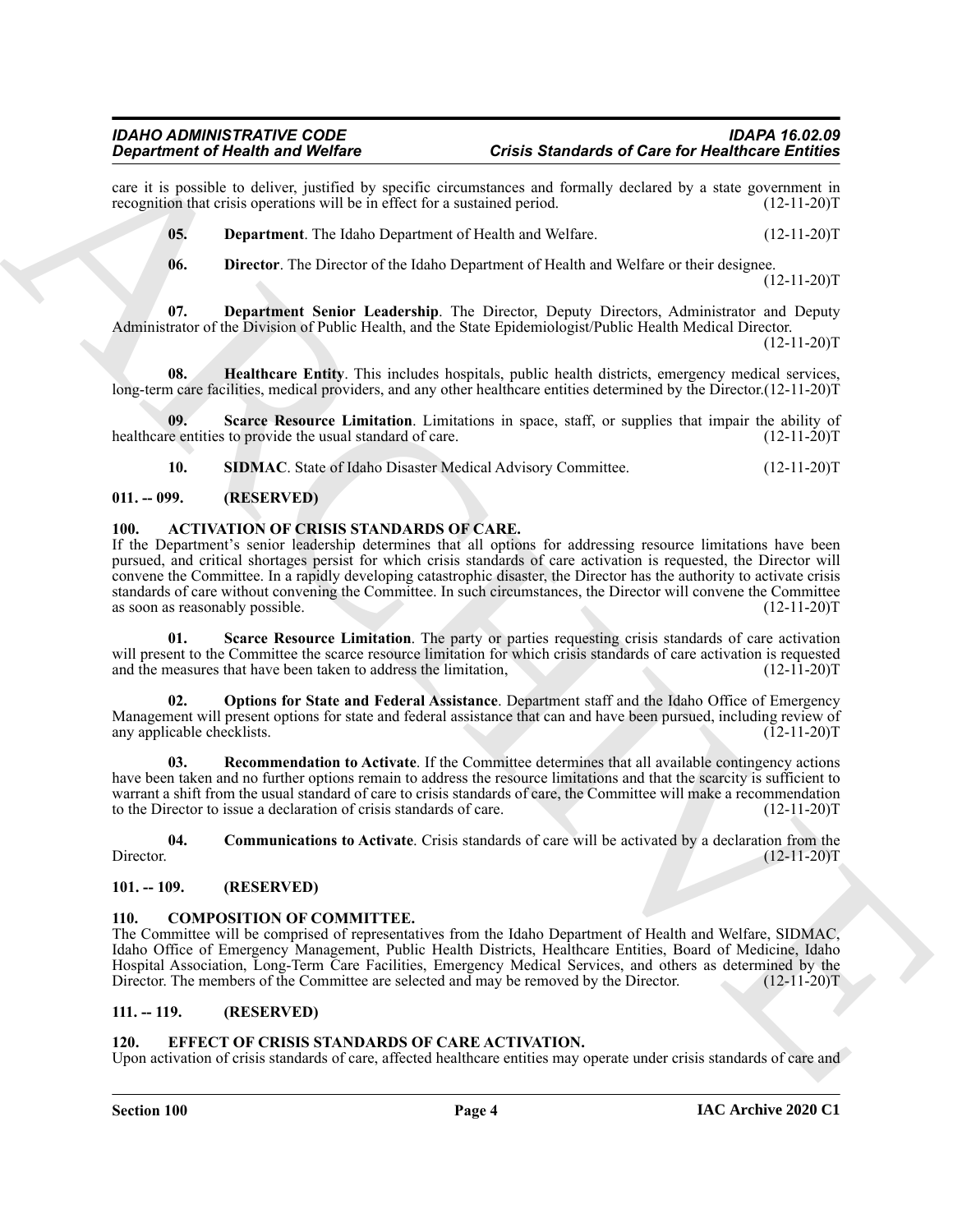are recommended to utilize the guidance in the Crisis Standards of Care Plan and the accompanying Patient Care Strategies for Scarce Resource Situations and other crisis standards of care guidelines developed and recommended by SIDMAC to the Director and approved by the Board. (12-11-20)T

# <span id="page-4-0"></span>**121. -- 199. (RESERVED)**

#### <span id="page-4-13"></span><span id="page-4-1"></span>**200. NOTIFICATION.**

Once a declaration to activate or deactivate crisis standards of care has been made, the Department, the Idaho Office of Emergency Management, and the Governor's office will immediately notify through established communication channels all affected stakeholders, including healthcare entities, the media, and the public. (12-11-20)T

### <span id="page-4-2"></span>**201. -- 299. (RESERVED)**

#### <span id="page-4-7"></span><span id="page-4-3"></span>**300. COORDINATION.**

During the time period in which crisis standards of care are activated, the Department and the Idaho Office of Emergency Management will work closely with the healthcare entities that have implemented crisis standards of care to receive resource requests and continue to pursue all options for obtaining those resources as urgently as possible.  $(12-11-20)T$ 

#### <span id="page-4-4"></span>**301. -- 399. (RESERVED)**

#### <span id="page-4-8"></span><span id="page-4-5"></span>**400. DEACTIVATION.**

Crisis standards of care should be deactivated as soon as sufficient resources are obtained that allow a return to the usual standard of care. (12-11-20)T

<span id="page-4-10"></span>**01. Daily Monitoring**. The Department and the Idaho Office of Emergency Management will monitor daily the specific shortages at the healthcare entities that have implemented crisis standards of care. (12-11-20)T

<span id="page-4-12"></span><span id="page-4-11"></span>**Ongoing Resource Shortages**. The Committee may be convened by the Director to review ongoing resource shortages and the options and associated timelines for addressing the shortages. (12-11-20)T

**Experiment of New York Construction**<br> **Constraints** and Works Construction Background of the Construction Street of the Construction Construction Construction Construction Construction Construction System Section Associa **03. Recommendation to Deactivate**. As soon as it is determined that resources have become available, such that crisis standards of care may no longer be warranted, the Director will convene the Committee. If it is determined by the Committee that crisis standards of care conditions no longer exist, they will make a recommendation to the Director to deactivate crisis standards of care. (12-11-20) recommendation to the Director to deactivate crisis standards of care.

<span id="page-4-9"></span>**04. Communications to Deactivate**. The Director will deactivate the crisis standards of care by declaration.  $(12-11-20)T$ 

<span id="page-4-6"></span>**401. -- 999. (RESERVED)**